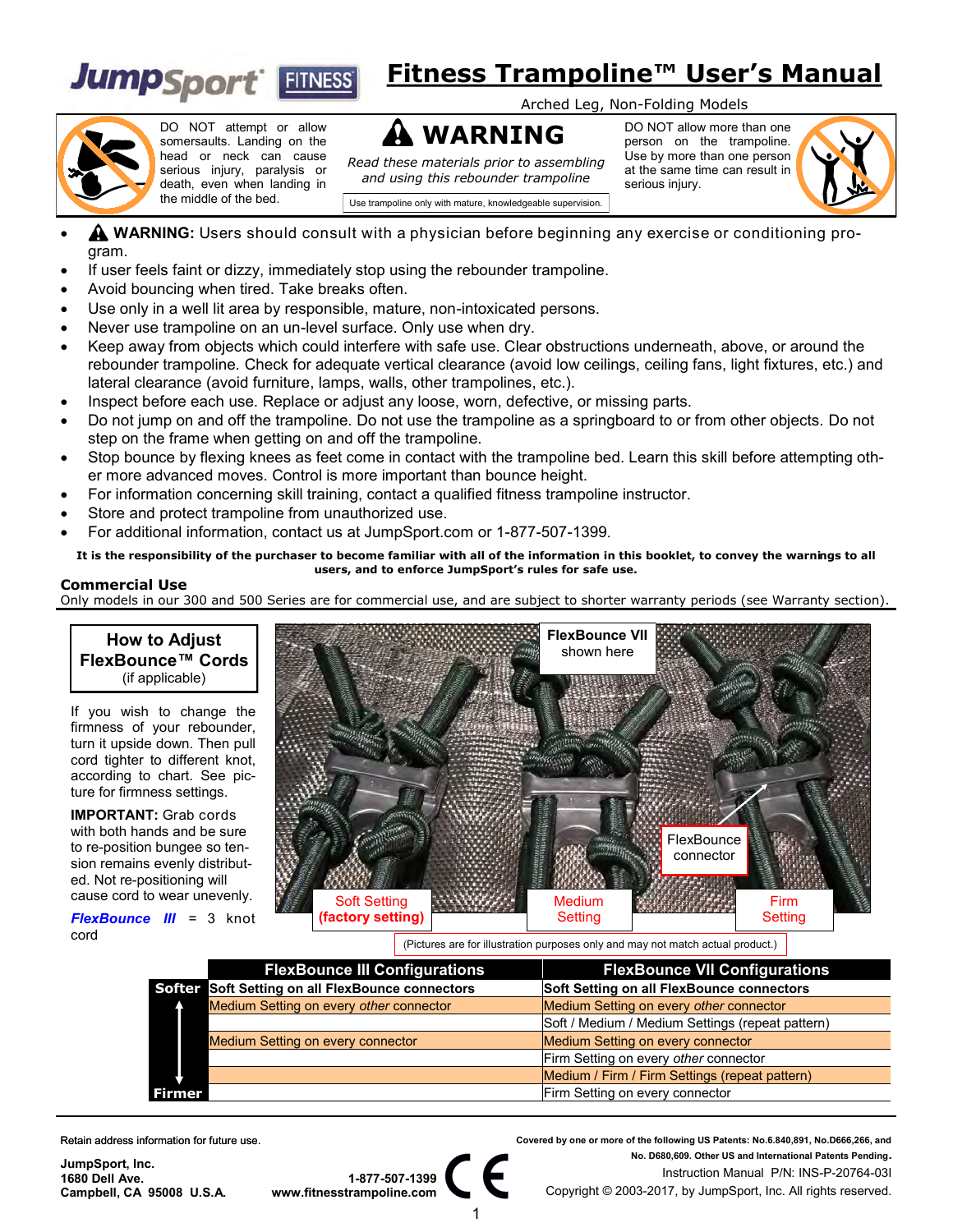

**IMPORTANT:** Be sure leg caps are installed securely over bottom of legs, as shown above.



**1)** With trampoline upside-down, fit leg sockets over stud on trampoline frame. Notch in leg socket lines up with pin on stud.

**2)** Securely tighten the leg to the frame by turning the Leg screw clockwise. The supplied 6mm Allen wrench can also be used by inserting the short end of the wrench into the hole of the leg screw to tighten securely.

If you are going to install an exercise handle, turn to next page for installation. When all legs are installed, turn your rebounder over.

> **The JumpSport Fitness Trampoline is now ready for use!**

**IMPORTANT**: Bolts may offer resistance when tightening. No threads of the bolt should be exposed when bolt is properly installed. Use leverage with the provided 6mm Allen wrench or use a power drill with a suitable 6mm bit (not supplied) to ensure safe and proper installation.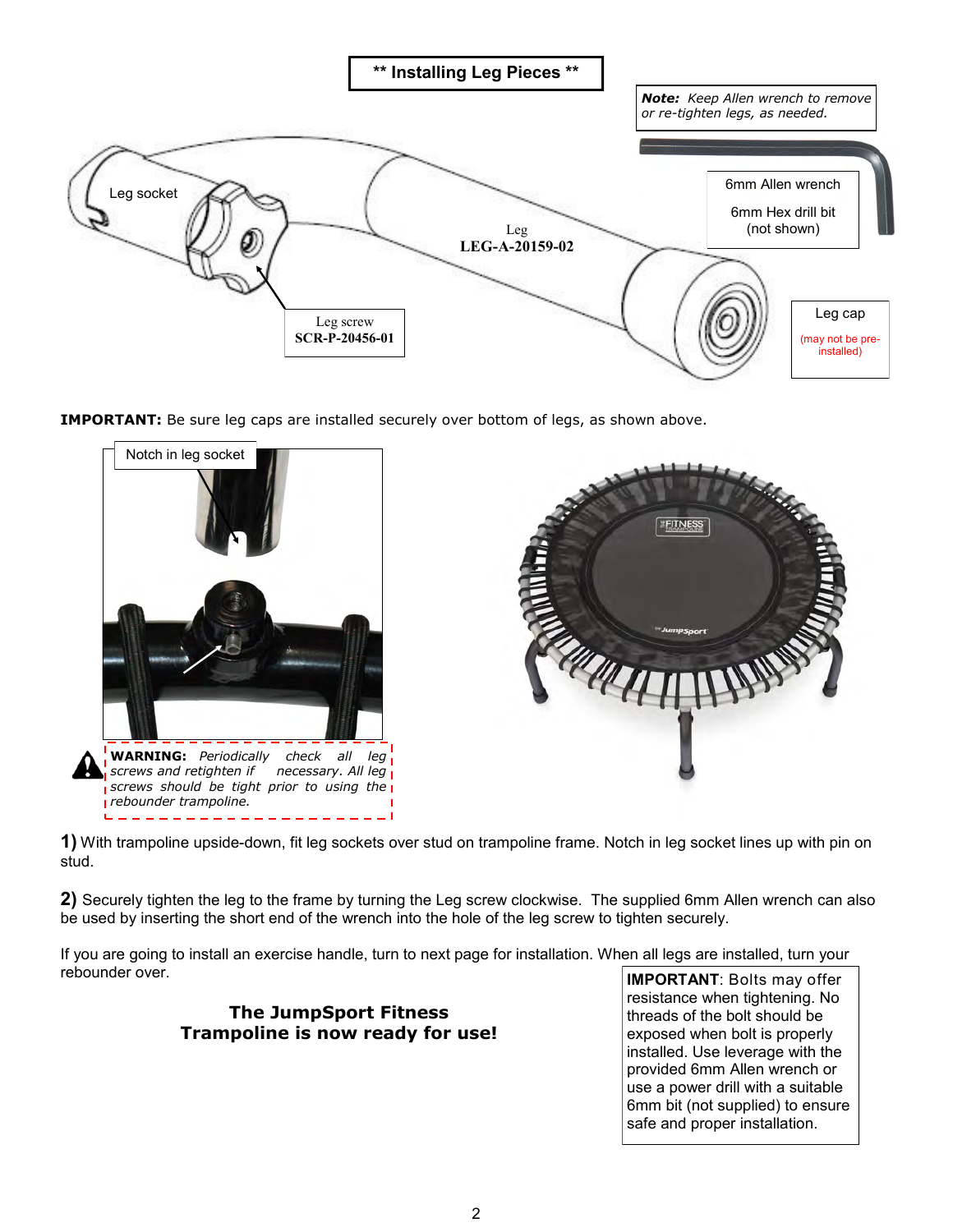

**IMPORTANT:** A hinge **must** be between the handlebar assembly.

**1)** The 2 handle legs will be installed in place of the normal legs at the 2 locations shown above. Turn trampoline upside-down, fit leg socket over stud on trampoline frame, and tighten bolts using a 6mm Allen wrench. Be sure that a hinge is between the side handles.